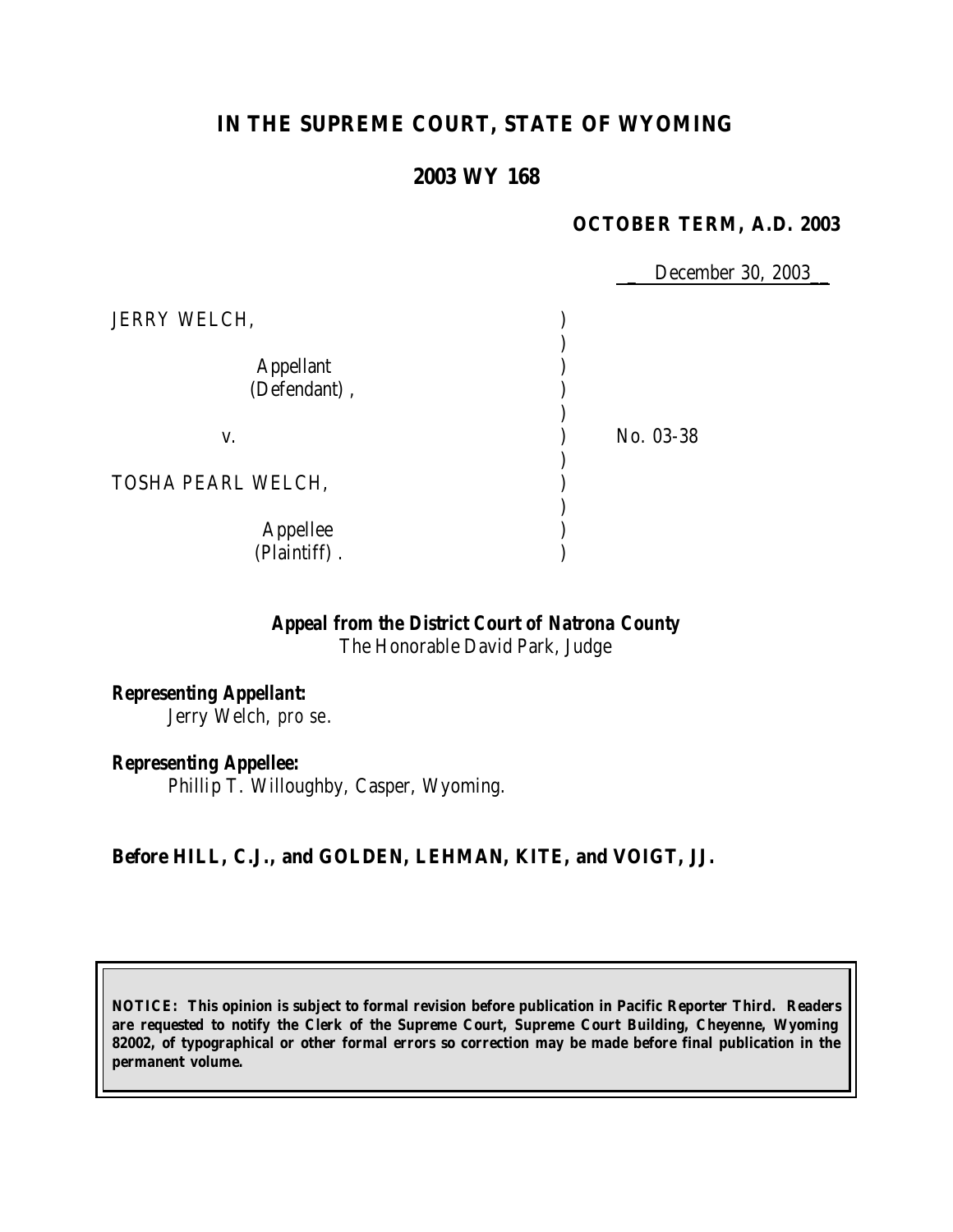KITE, Justice.

[¶1] Jerry Welch (husband) appeals *pro se* from a decree granting Mrs. Welch (wife) a divorce from him. We affirm and award sanctions.

#### **ISSUES**

[¶2] In his two-page brief husband fails to provide a statement of issues, but complains generally that he was denied the opportunity to defend the complaint for divorce, was unable to obtain transcripts, and that wife lied to the district court concerning the parties' marital property.

[¶3] The appellee phrases the issues as follows:

- 1. Did the district court abuse its discretion entering the Judgment, Order, and Decree of Divorce?
- 2. Did the district court deny the Defendant participation in the proceedings?
- 3. Was the Appellant denied access to the transcript of the proceedings?
- 4. Did the Appellant meet the technical requirements for briefing required by the rules of appellate procedure?
- 5. Should the Supreme Court assess costs and other sanctions against the Appellant?

## **STANDARD OF REVIEW**

[¶4] We review the district court's disposition of marital property under an abuse of discretion standard. *Sweat v. Sweat*, 2003 WY 82, ¶ 6, 72 P.3d 276, ¶ 6 (Wyo. 2003). This Court has firmly established that the disposition of marital property in a divorce is within the district court's sound discretion. *Root v. Root*, 2003 WY 36, ¶ 8, 65 P.3d 41, ¶ 8 (Wyo. 2003) (quoting *Holland v. Holland*, 2001 WY 113, ¶ 8, 35 P.3d 409, ¶ 8 (Wyo. 2001)). See also, Wyo. Stat. Ann. § 20-2-114 (LexisNexis 2003). Therefore, we give considerable deference to the district court's findings, and we will not disturb the result absent a showing that the district court clearly abused its discretion. *Sweat*, ¶ 6. In determining whether the district court abused its discretion, we ask whether the district court reasonably could have concluded as it did. *Id.* In answering that question, we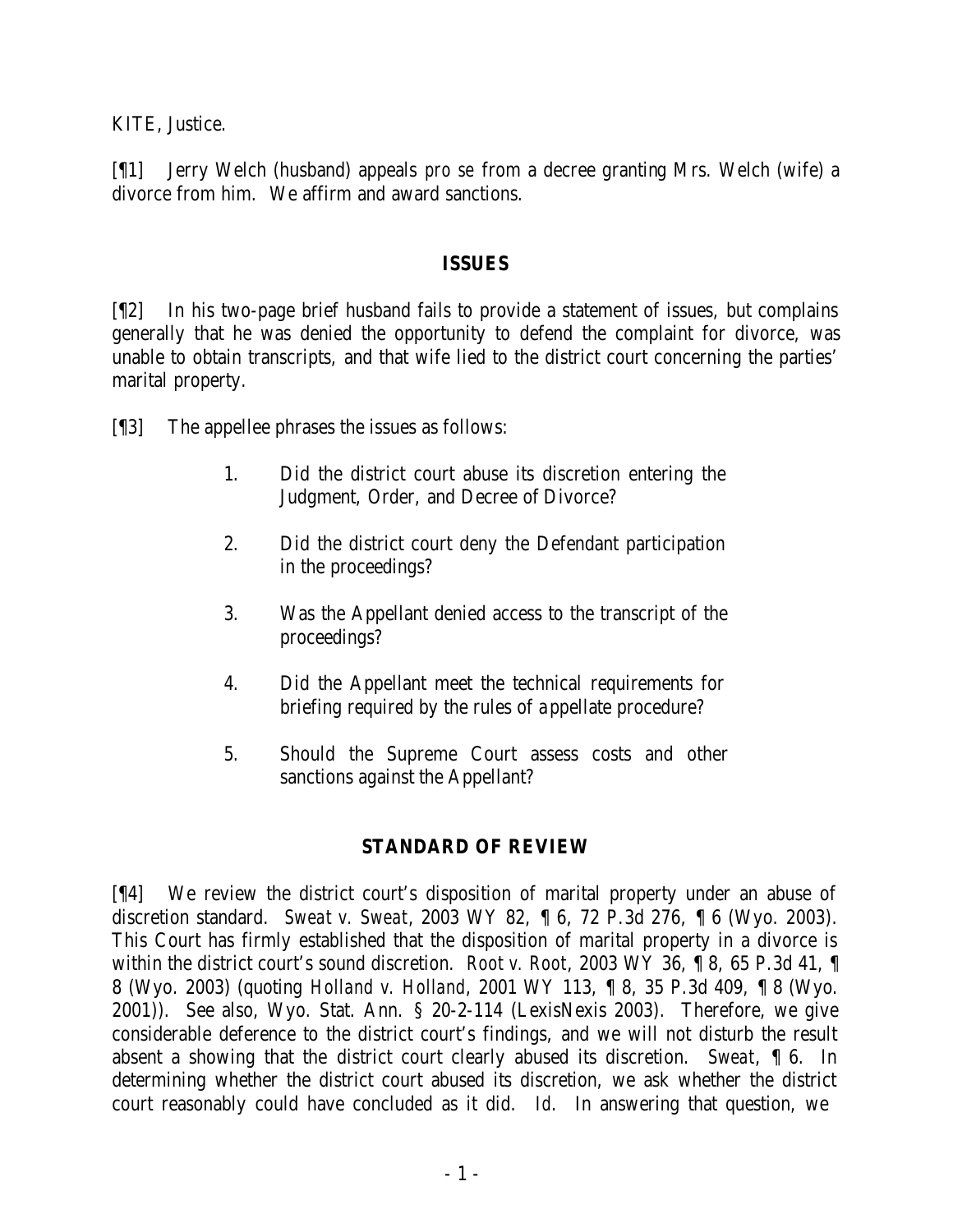consider only the evidence of the successful party and grant to that party every favorable inference that can be drawn from the record. *Id.* 

[¶5] Husband's claim that he was denied the opportunity to participate in the divorce proceedings raises a constitutional issue. Constitutional issues are questions of law, which we review de novo. *Munoz v. Munoz*, 39 P.3d 390, 392 (Wyo. 2002).

#### **FACTS**

[¶6] Husband and wife were married in Rawlins, Wyoming on February 8, 1980. They had two sons together, who at the time the complaint was filed had reached the age of majority and were not subject to the jurisdiction of the district court. Beginning in 1997, husband and wife were separated; at the time of trial they had not lived together for more than four years. In 1998, husband was arrested in the state of Nevada and has been incarcerated in that state ever since. On February 15, 2002, wife filed her complaint for divorce. In her complaint, wife requested the district court to equitably divide the parties' marital property and any indebtedness. Wife served husband by certified mail and husband answered the complaint. In his answer, husband disputed the value of the marital property and debts. The only issue before the district court was the division of the parties' property.

[¶7] On September 19, 2002, the district court held a trial on wife's complaint for divorce. Wife attended the hearing with her attorney, while husband appeared by telephone. Because neither party requested a court reporter, the trial proceedings were not reported. In the divorce decree entered October 14, 2002, the district court awarded wife two vehicles, offset any child support arrearages owed by husband, and allowed the parties to keep other marital property that was in their respective possession.

## **DISCUSSION**

[¶8] Husband complains he was "denied the opportunity to respond or defend the complaint for divorce." His complaint appears to be premised on the fact that he appeared by telephone rather than in person. Husband was unable to appear at trial in person because he was incarcerated in Nevada.

[¶9] In *Murray v. Murray*, we held:

The Constitution of the United States and the Constitution of the State of Wyoming each provide that no person shall be deprived of life, liberty or *property* without due process of law. U.S. Const. amend. XIV, § 1; Wyo. Const.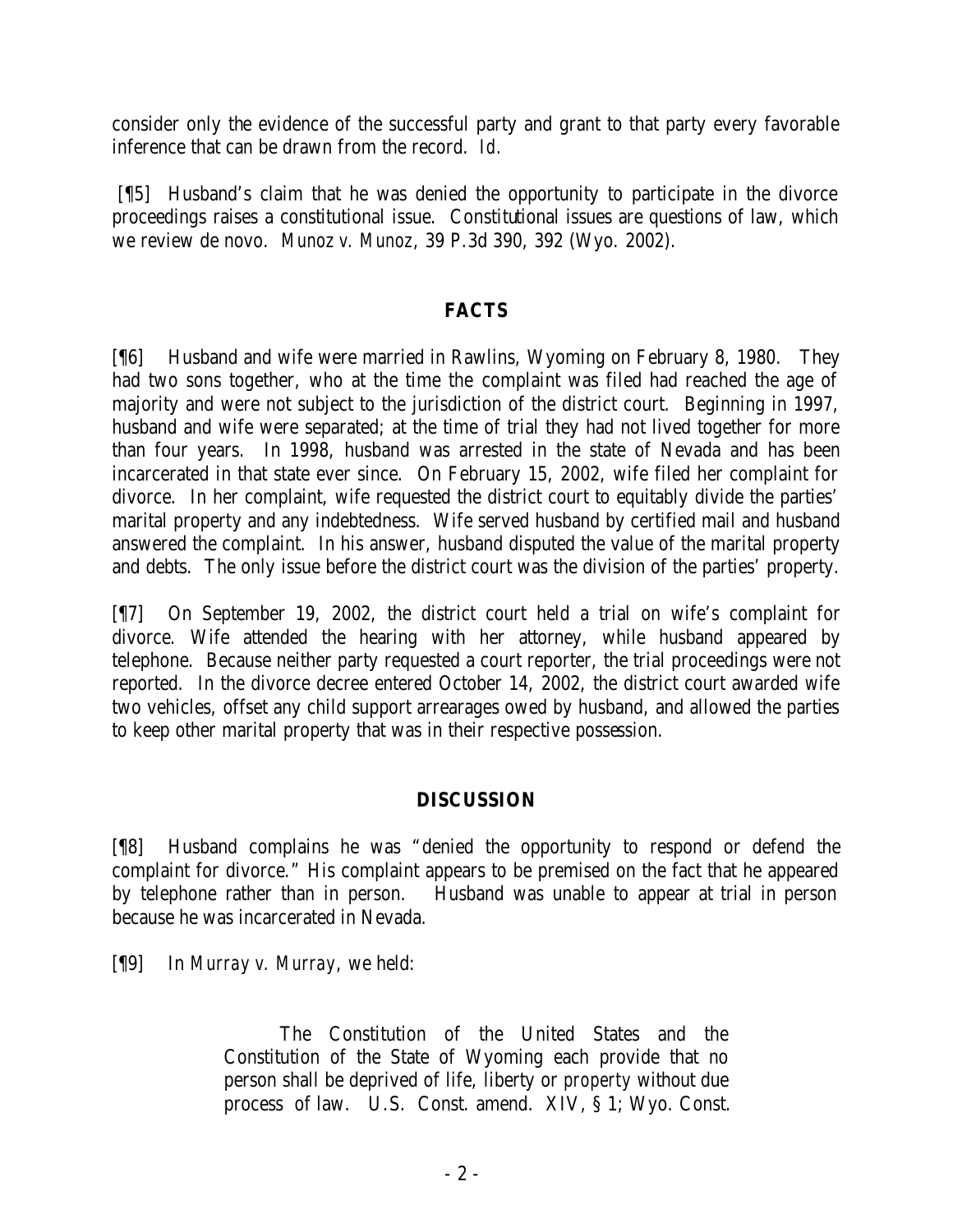art. 1, § 6. "It is basic that, *before* a property interest can be terminated, except in emergency situations, due process must be afforded to litigants in the form of notice and a *meaningful* opportunity to be heard.'" *Sandstrom v. Sandstrom*, 880 P.2d 103, 106 (Wyo. 1994) (quoting *Lawrence-Allison and Associates West, Inc. v. Archer*, 767 P.2d 989, 997 (Wyo. 1989)) (emphasis in original).

894 P.2d 607, 608 (Wyo. 1995). In *Murray*, the district court did not respond to the husband's motion for continuance or request for transportation from the Wyoming State Penitentiary to appear at his divorce hearing. *Id.* Because of the district court's failure to respond, the husband was unable to appear at the hearing and judgment was entered against him. *Id.* This Court held that the husband was denied his day in court. *Id.* Accordingly, we reversed the district court's judgment holding that "it would have been a simple matter to allow [the husband] to participate in the divorce hearing via conference call." *Id.*  Following the holding in *Murray*, this Court in *Tageant v. Tageant*, 909 P.2d 322 (Wyo. 1996), held that an incarcerated *pro se* husband's right to due process was violated when he was denied the opportunity to participate in trial. *Id.* at 323. Once again, we held the incarcerated husband was entitled to participate in the divorce hearing "at least through a conference call." *Id.*

[¶10] In this case the record is clear that husband had his day in court. He was served with the complaint by certified mail, and filed an answer and affidavits in support of his position. He requested that he be allowed to appear at trial by telephonic conference "to protect his due process rights." In the decree, the district court stated that husband appeared at trial by telephone and both parties testified. Because husband answered the complaint, filed affidavits in support of his position, and was allowed to participate and be heard at trial, we hold that appellant's due process rights were not violated.

[¶11] Next, husband complains he was denied a true and correct copy of the record. Pursuant to Rule 904 of the Uniform Rules of the District Court, if a party desires district court proceedings to be recorded, he must give notice to the official court reporter three days in advance of the hearing. Therefore, husband was required to give notice to the court reporter if he wished to have the proceeding recorded. We have consistently held that individuals who choose to represent themselves must comply with procedural rules as is required of a trained attorney. *Annis v. Beebe & Runyan Furniture Co.,* 685 P.2d 678, 680 (Wyo. 1984). Neither husband nor wife requested the divorce proceeding be reported. Consequently, a transcript of the trial does not exist. We hold husband was not denied access to a transcript of the divorce proceeding.

[¶12] Finally, husband complains that wife lied to the district court about the parties' marital property. Wife rephrases the issue as: "Did the district court abuse its discretion